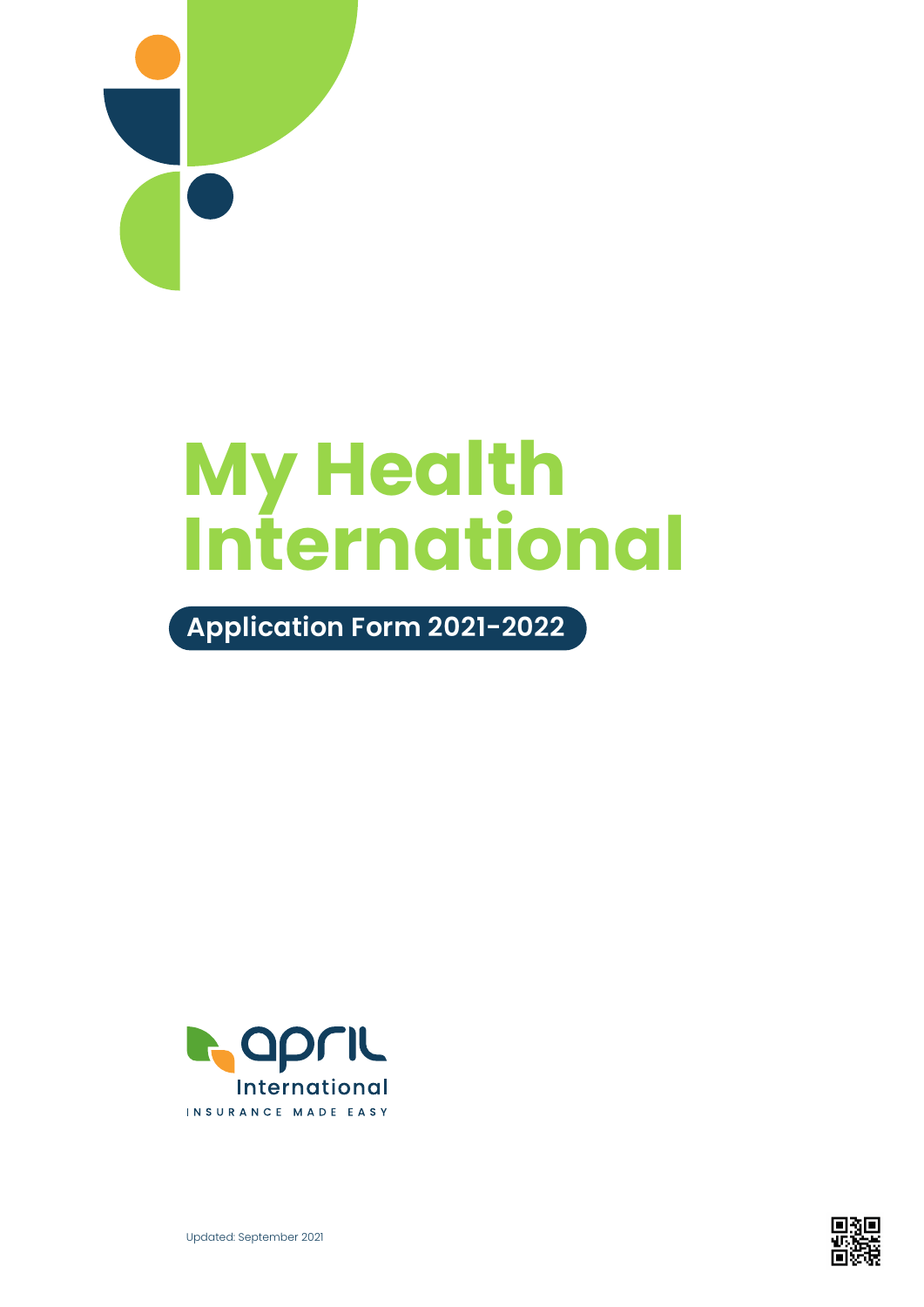

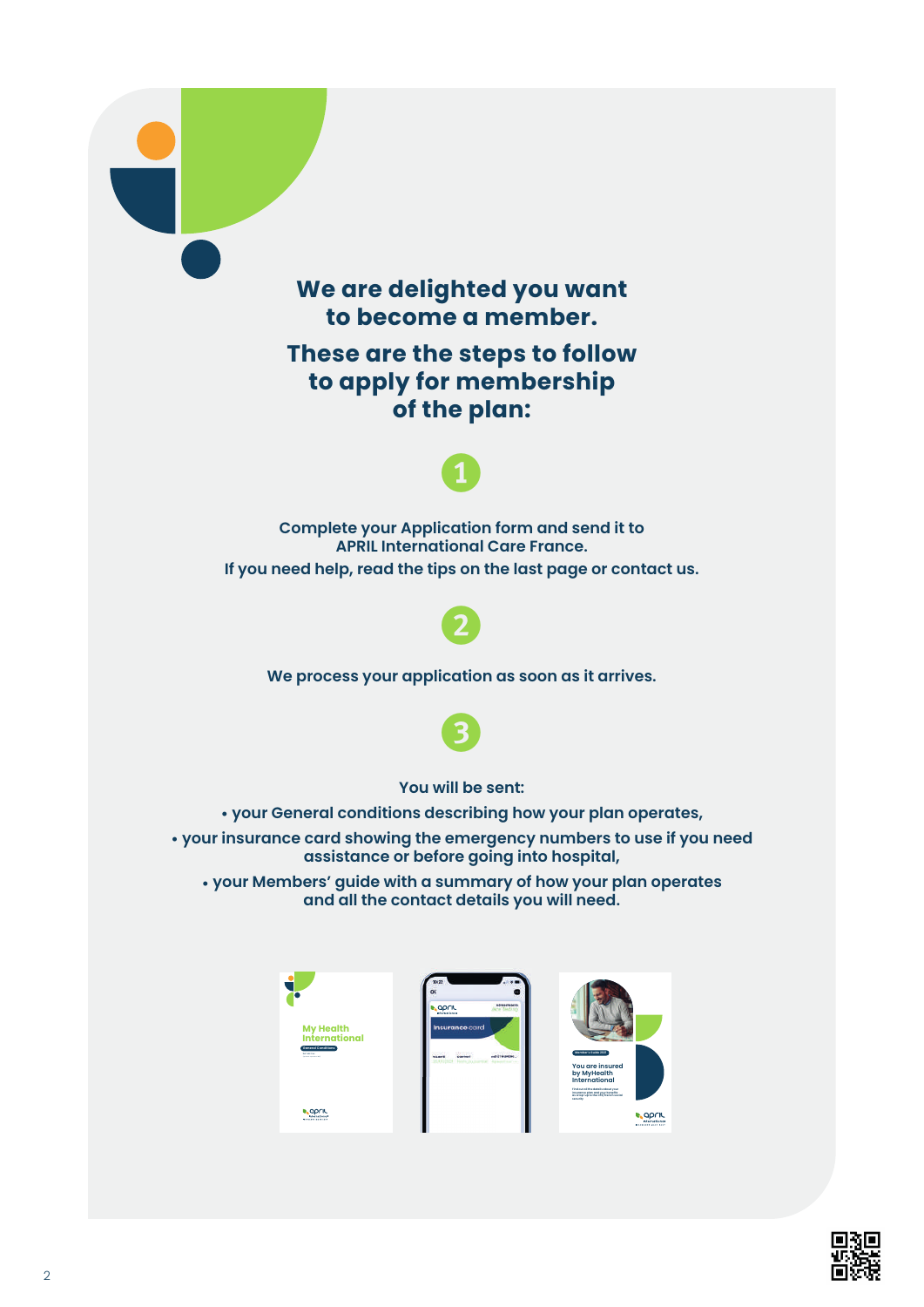# **APPLYING FOR MEMBERSHIP**

| A. Check all information in this document.                                                                                                                                                                                                                                                                                                                                                                                                                                                                                                                                                                     |
|----------------------------------------------------------------------------------------------------------------------------------------------------------------------------------------------------------------------------------------------------------------------------------------------------------------------------------------------------------------------------------------------------------------------------------------------------------------------------------------------------------------------------------------------------------------------------------------------------------------|
| <b>B.</b> Date and sign your Application form in section 9.                                                                                                                                                                                                                                                                                                                                                                                                                                                                                                                                                    |
| <b>C.</b> Date, complete and sign the Health questionnaire(s).                                                                                                                                                                                                                                                                                                                                                                                                                                                                                                                                                 |
| <b>D.</b> To pay your fi rst premium, you can:<br>- enclose a cheque made payable to APRIL International Care France, OR<br>- enter your card details on page 12 of the Application form, OR<br>- arrange a bank transfer (in this case, please enclose a copy of the transfer order).<br>• For future premiums, complete the SEPA direct debit mandate if you want to pay your instalments by<br>direct debit from a bank account in euros (the account must be located within the SEPA zone).<br>E. Enclose a current Social Security certificate for each person applying for French Social Security top-up |
| cover.                                                                                                                                                                                                                                                                                                                                                                                                                                                                                                                                                                                                         |
| F. If you want to request the non-application of the waiting periods for medical expenses cover, enclose the<br>Exit certificate of less than a month from your previous plan together with details of the cover you had<br>under this plan.                                                                                                                                                                                                                                                                                                                                                                   |
| G. If you have taken out additional cover, please also send us the following supporting documents:<br>- the death and loss of autonomy lump sum: a copy of your identity document (national identity card<br>or passport),<br>- for income protection benefit, if you have selected an amount greater than €/\$ 80: a copy of your latest<br>tax notice and your most recent payslip.                                                                                                                                                                                                                          |

### **SEND THESE DOCUMENTS:**

**by email to: adhesiontacite.expat@april-international.com**

**OR**

**by post to: APRIL International Care France - Service Courrier 1 rue du Mont - CS 80010 - 81700 Blan - FRANCE**

## **OUR MULTILINGUAL TEAMS ARE AVAILABLE TO ASSIST:**

**By telephone:** +33 (0)1 73 02 93 93 Monday to Friday from 8.30am to 6pm Paris time



**By email:** info.expat@april-international.com

| ٠ |  |
|---|--|
|   |  |
|   |  |
|   |  |
|   |  |

**At our offices:** 14 rue Gerty Archimède 75012 PARIS FRANCE

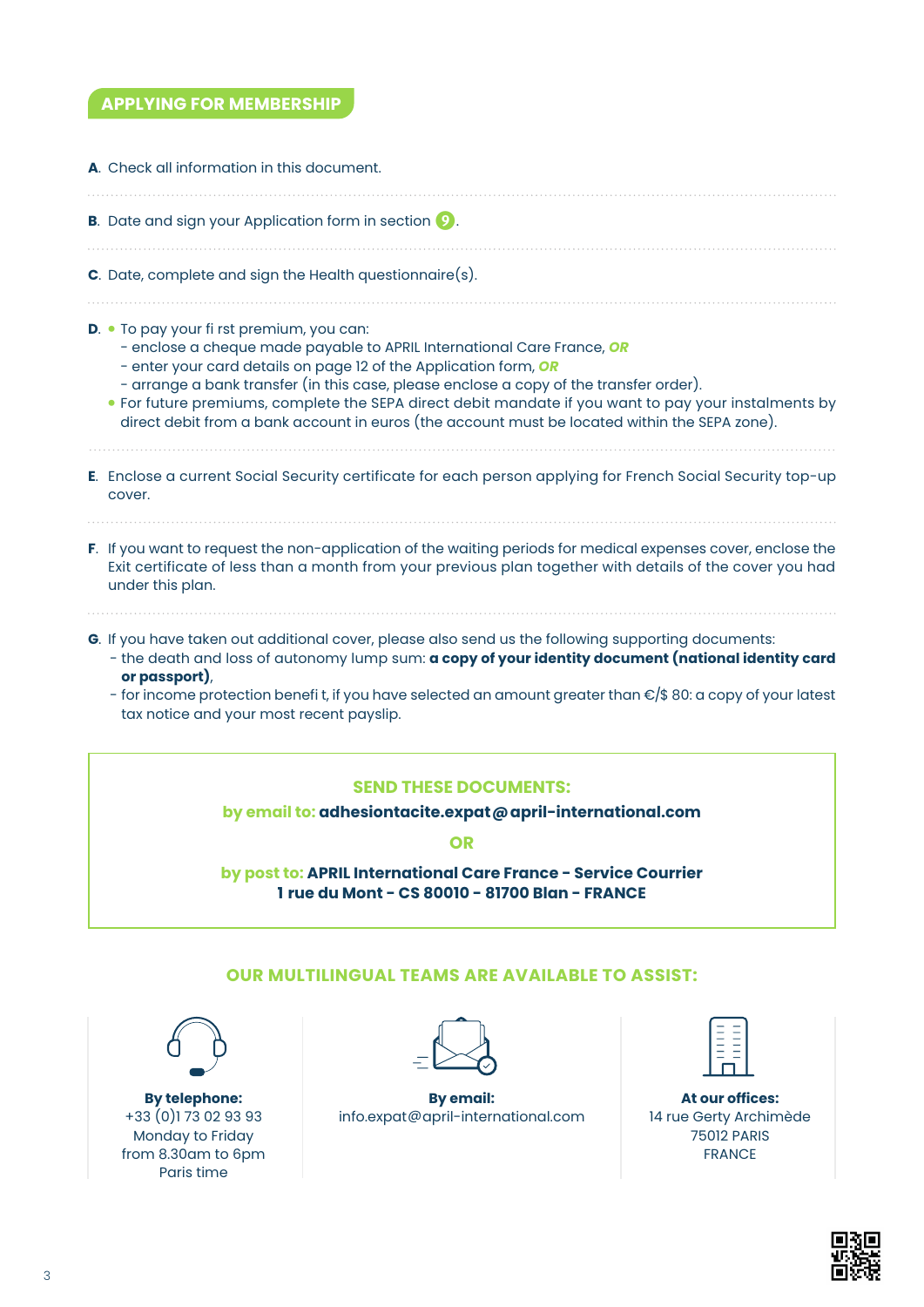Insurance consultant

|                                                                                                                                                      |                                            |                                                     |              |                        | reference number: |
|------------------------------------------------------------------------------------------------------------------------------------------------------|--------------------------------------------|-----------------------------------------------------|--------------|------------------------|-------------------|
| <b>APPLICATION FORM My HEALTH INTERNATIONAL</b>                                                                                                      |                                            |                                                     |              |                        |                   |
| Are you already customer at APRIL International Care France? $\bigcirc$ YES $\bigcirc$ NO If yes, please indicate your Customer Number. $\mathsf{I}$ |                                            |                                                     |              |                        |                   |
| <b>PLEASE WRITE IN CAPITAL LETTERS</b>                                                                                                               |                                            |                                                     |              | File reference:        |                   |
|                                                                                                                                                      |                                            |                                                     |              |                        |                   |
| <b>INSURED</b>                                                                                                                                       | Person(s) to be insured                    |                                                     |              |                        |                   |
| Title of principal insured:                                                                                                                          | <b>Ms</b>                                  | Mr<br>$\left( \begin{array}{c} \end{array} \right)$ |              | Date of birth          |                   |
| Surname of principal insured:                                                                                                                        |                                            |                                                     |              |                        |                   |
| First names of principal insured:                                                                                                                    |                                            |                                                     |              |                        |                   |
|                                                                                                                                                      |                                            |                                                     |              |                        |                   |
| Country of nationality:                                                                                                                              |                                            |                                                     |              |                        |                   |
| <b>Occupation:</b>                                                                                                                                   |                                            |                                                     |              |                        |                   |
| <b>Business sector:</b>                                                                                                                              |                                            |                                                     |              |                        |                   |
| Social Security number/CFE number:<br>(if you are applying for Social Security/CFE top-up insurance)                                                 |                                            |                                                     |              | Check digit:           |                   |
| Are you, or any of your family members, a Politically Exposed Person*?: YES (                                                                        |                                            |                                                     |              | $\bigcap$<br><b>NO</b> |                   |
| Email:                                                                                                                                               |                                            |                                                     |              |                        |                   |
|                                                                                                                                                      | • End date of your current plan (MM/YYYY): |                                                     |              |                        |                   |
| Title of spouse:                                                                                                                                     | Ms'                                        | MrC                                                 |              | Date of birth          |                   |
| Surname of spouse:                                                                                                                                   |                                            |                                                     |              |                        |                   |
| First names of spouse:                                                                                                                               |                                            |                                                     |              |                        |                   |
| Country of nationality:                                                                                                                              |                                            |                                                     |              |                        |                   |
| <b>Occupation:</b>                                                                                                                                   |                                            |                                                     |              |                        |                   |
| <b>Business sector:</b>                                                                                                                              |                                            |                                                     |              |                        |                   |
| Social Security number/CFE number:<br>(if you are applying for Social Security/CFE top-up insurance)                                                 |                                            |                                                     |              | Check digit:           |                   |
| Are you, or any of your family members, a Politically Exposed Person*?: YES O                                                                        |                                            |                                                     |              | NO                     |                   |
| Email:                                                                                                                                               |                                            |                                                     |              |                        |                   |
|                                                                                                                                                      |                                            |                                                     |              |                        |                   |
| Surname of 1 <sup>st</sup> dependent child:                                                                                                          |                                            |                                                     |              |                        |                   |
| First names of 1st dependent child:                                                                                                                  |                                            |                                                     |              |                        |                   |
| Date of birth:                                                                                                                                       |                                            |                                                     | Sex: Male () | Female (               |                   |
| Social Security number/CFE number:                                                                                                                   |                                            |                                                     |              | Check digit:           |                   |

*(if you are applying for Social Security/CFE top-up insurance)*

**\****Person who holds or has within the last year held a prominent political, judicial or administrative position or on behalf of a public international body.*

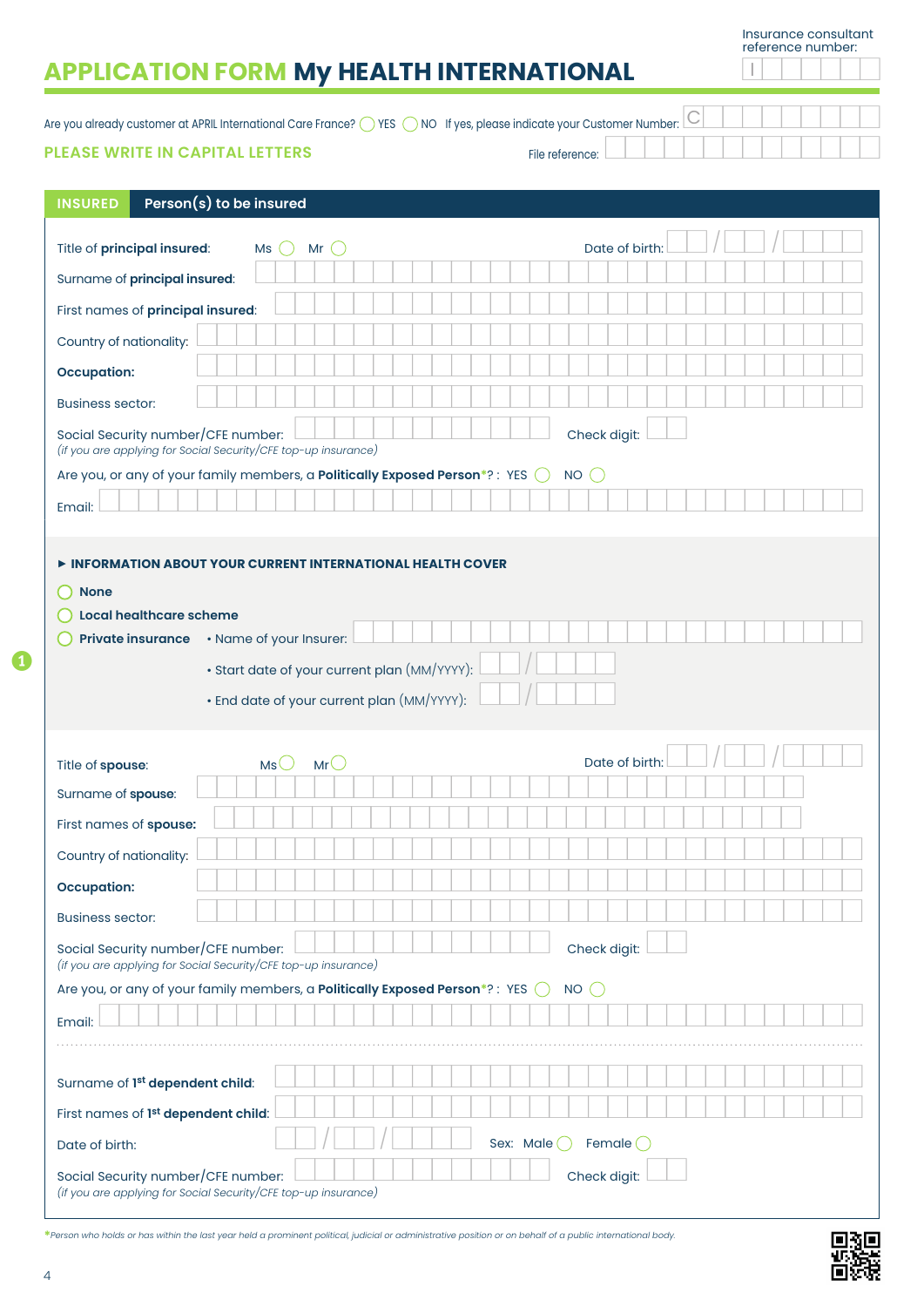| Person(s) to be insured (continued)<br><b>INSURED</b>                                                |                                           |  |  |  |  |  |  |  |
|------------------------------------------------------------------------------------------------------|-------------------------------------------|--|--|--|--|--|--|--|
|                                                                                                      |                                           |  |  |  |  |  |  |  |
| Surname of 2 <sup>nd</sup> dependent child:                                                          |                                           |  |  |  |  |  |  |  |
| First names of 2nd dependent child:                                                                  |                                           |  |  |  |  |  |  |  |
| Date of birth:                                                                                       | Sex: Male $\bigcirc$ Female $\bigcirc$    |  |  |  |  |  |  |  |
| Social Security number/CFE number:                                                                   | Check digit:                              |  |  |  |  |  |  |  |
| (if you are applying for Social Security/CFE top-up insurance)                                       |                                           |  |  |  |  |  |  |  |
|                                                                                                      |                                           |  |  |  |  |  |  |  |
| Surname of 3rd dependent child:                                                                      |                                           |  |  |  |  |  |  |  |
| First names of 3rd dependent child:                                                                  |                                           |  |  |  |  |  |  |  |
| Date of birth:                                                                                       | Sex: Male $\bigcirc$ Female $\bigcirc$    |  |  |  |  |  |  |  |
| Social Security number/CFE number:<br>(if you are applying for Social Security/CFE top-up insurance) | Check digit:                              |  |  |  |  |  |  |  |
|                                                                                                      |                                           |  |  |  |  |  |  |  |
|                                                                                                      |                                           |  |  |  |  |  |  |  |
| Surname of 4th dependent child:                                                                      |                                           |  |  |  |  |  |  |  |
| First names of 4th dependent child:                                                                  |                                           |  |  |  |  |  |  |  |
| Date of birth:                                                                                       | Sex: Male   Female                        |  |  |  |  |  |  |  |
| Social Security number/CFE number:<br>(if you are applying for Social Security/CFE top-up insurance) | Check digit:                              |  |  |  |  |  |  |  |
|                                                                                                      |                                           |  |  |  |  |  |  |  |
|                                                                                                      |                                           |  |  |  |  |  |  |  |
| Surname of 5th dependent child:                                                                      |                                           |  |  |  |  |  |  |  |
| First names of 5th dependent child:                                                                  |                                           |  |  |  |  |  |  |  |
| Date of birth:                                                                                       | Female<br>Sex: Male                       |  |  |  |  |  |  |  |
| Social Security number/CFE number:<br>(if you are applying for Social Security/CFE top-up insurance) | Check digit:                              |  |  |  |  |  |  |  |
|                                                                                                      |                                           |  |  |  |  |  |  |  |
|                                                                                                      |                                           |  |  |  |  |  |  |  |
| Surname of 6th dependent child:                                                                      |                                           |  |  |  |  |  |  |  |
| First names of 6th dependent child:                                                                  |                                           |  |  |  |  |  |  |  |
| Date of birth:                                                                                       | Sex: Male $\bigcirc$<br>Female $\bigcirc$ |  |  |  |  |  |  |  |
| Social Security number/CFE number:<br>(if you are applying for Social Security/CFE top-up insurance) | Check digit:                              |  |  |  |  |  |  |  |
|                                                                                                      |                                           |  |  |  |  |  |  |  |
|                                                                                                      |                                           |  |  |  |  |  |  |  |
| Surname of 7 <sup>th</sup> dependent child:                                                          |                                           |  |  |  |  |  |  |  |
| First names of 7th dependent child:                                                                  |                                           |  |  |  |  |  |  |  |
| Date of birth:                                                                                       | Sex: Male $\bigcirc$<br>Female $\bigcirc$ |  |  |  |  |  |  |  |
| Social Security number/CFE number:<br>(if you are applying for Social Security/CFE top-up insurance) | Check digit:                              |  |  |  |  |  |  |  |



 $\bullet$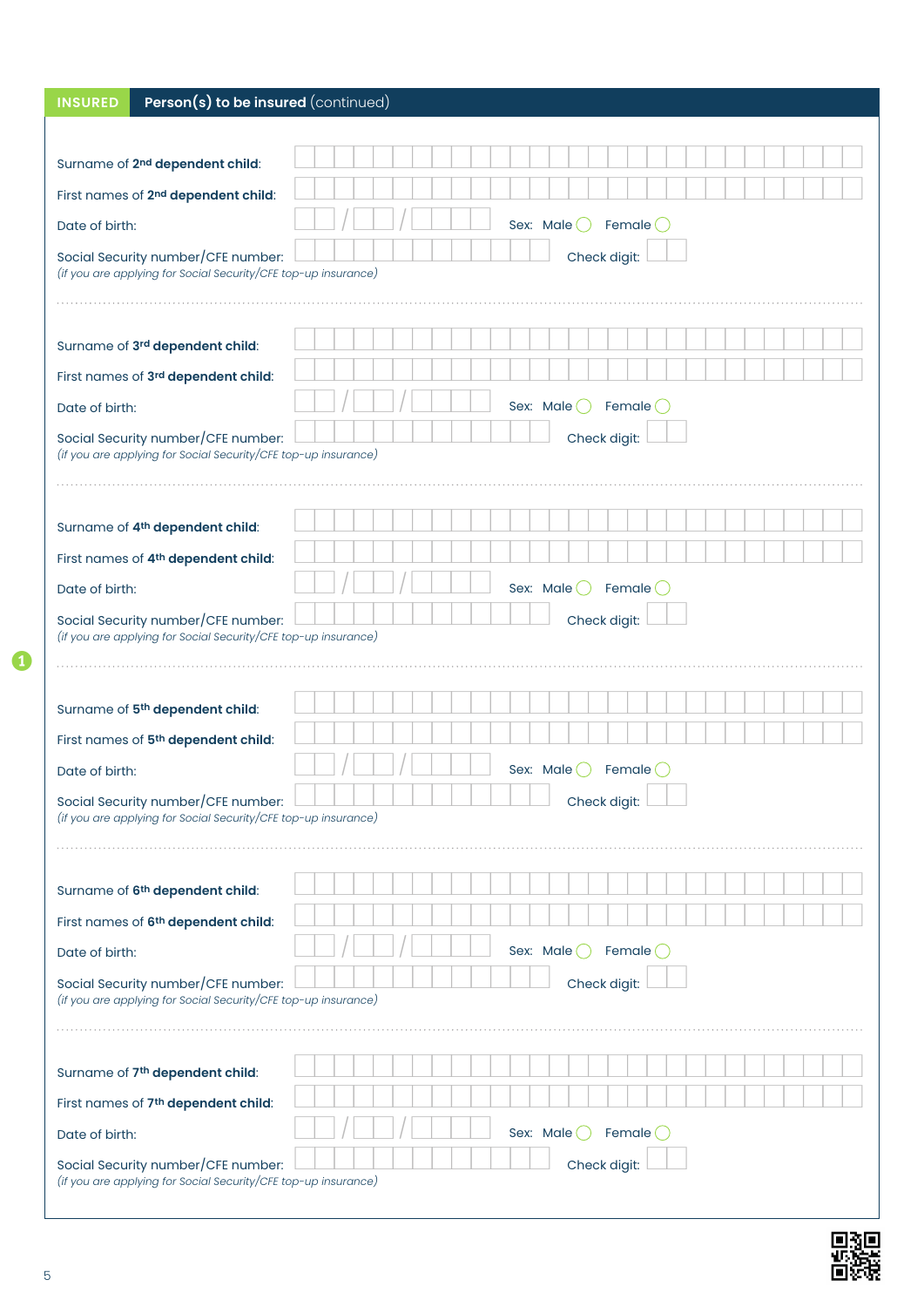| <b>PRINCIPAL INSURED</b> |                           | Address for delivery of correspondence |  |         |  |  |
|--------------------------|---------------------------|----------------------------------------|--|---------|--|--|
| Address:                 |                           |                                        |  |         |  |  |
| Postcode:<br>Town/city:  |                           |                                        |  |         |  |  |
|                          | State/Region/Land/County: |                                        |  |         |  |  |
| Country:<br>Landline:    |                           |                                        |  | Mobile: |  |  |

#### **MEMBER : WHO IS PAYING THE PREMIUM**

2

3

 **The principal insured is paying the premium** (in this case, the details below are not required) **The person paying the premium is not the principal insured**

| Individual $\bigcirc$ | Company $\bigcirc$<br><b>Company name:</b> |  |         |  |
|-----------------------|--------------------------------------------|--|---------|--|
| Title:                | Mr $\bigcirc$<br>MS(                       |  |         |  |
| Surname:              |                                            |  |         |  |
| First names:          |                                            |  |         |  |
| Address:              |                                            |  |         |  |
|                       |                                            |  |         |  |
| Postcode:             |                                            |  |         |  |
| Town/city:            |                                            |  |         |  |
|                       | State/Region/Land/County:                  |  |         |  |
| Country:              |                                            |  |         |  |
| Landline:             |                                            |  | Mobile: |  |
| Email:                |                                            |  |         |  |

#### **REIMBURSEMENT METHOD FOR MEDICAL EXPENSES:**

transfer to a bank account in France

transfer to a bank account in the United States

transfer to a bank account in another country

| Depending on the location of your bank account, charges may be applied by your bank. The reimbursement will be processed in |
|-----------------------------------------------------------------------------------------------------------------------------|
| the currency in which your plan is managed, $\epsilon$ or US\$ (see article 5 of the General Conditions, PREMIUMS).         |
|                                                                                                                             |

| Account holder: |  |
|-----------------|--|
| Account number: |  |
| BIC/SWIFT Code: |  |

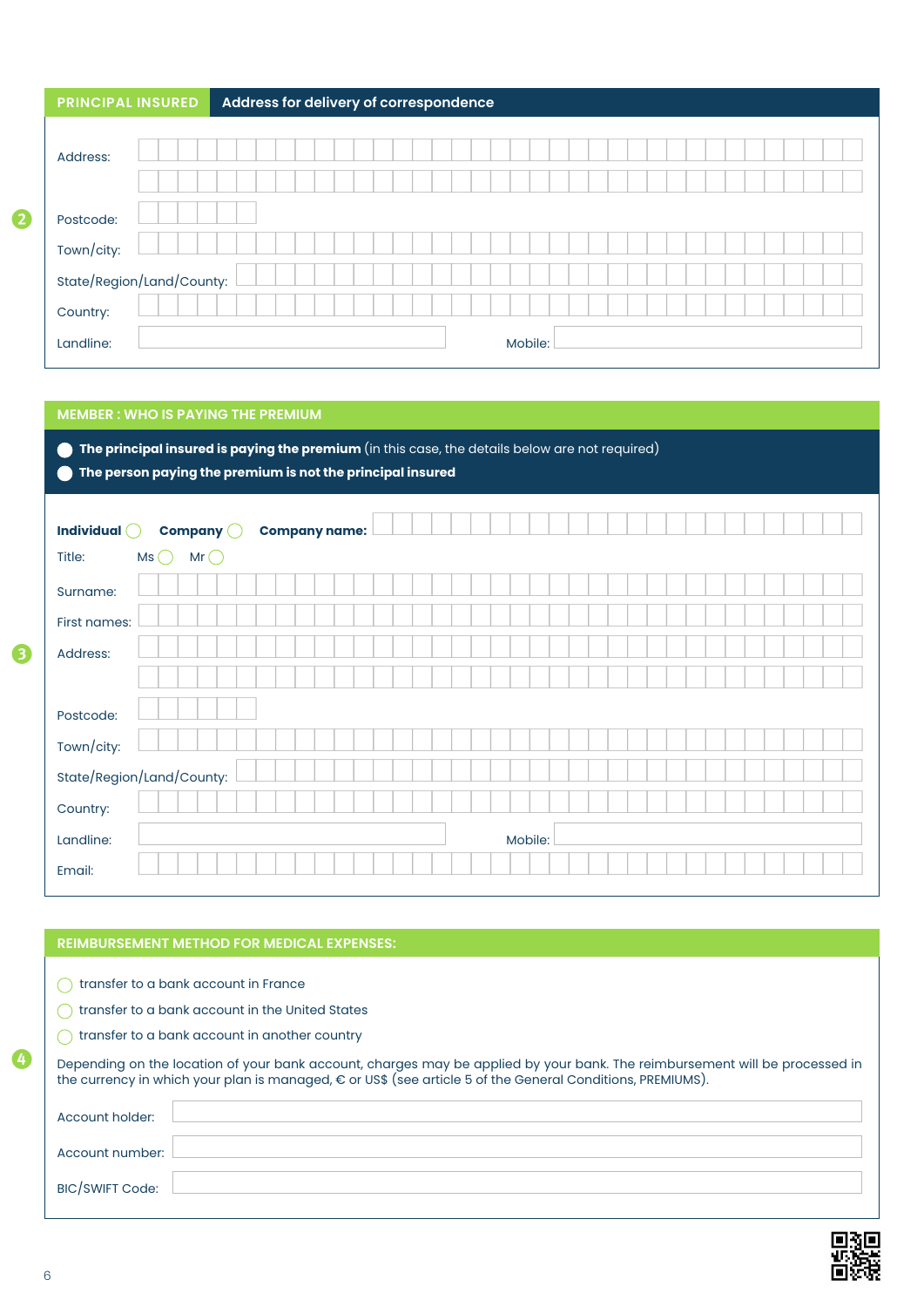| <b>YOUR COVER:</b>                                                                                                                                      |                      |                  |               |                     |                 |                     |  |  |  |
|---------------------------------------------------------------------------------------------------------------------------------------------------------|----------------------|------------------|---------------|---------------------|-----------------|---------------------|--|--|--|
| $\triangleright$ CURRENCY: $\bigcirc \in$ ou $\bigcirc$ US\$                                                                                            |                      |                  |               |                     |                 |                     |  |  |  |
| Cover from the $1^{st} \in /$ US\$<br>TYPE OF COVER:<br>(                                                                                               |                      |                  |               |                     |                 |                     |  |  |  |
| Cover as a top-up to the Caisse des Français de l'Étranger (CFE)                                                                                        |                      |                  |               |                     |                 |                     |  |  |  |
| Cover as a top-up to French Social Security                                                                                                             |                      |                  |               |                     |                 |                     |  |  |  |
| EVEL OF HEALTHCARE COVER:                                                                                                                               |                      |                  |               |                     |                 |                     |  |  |  |
| <b>HEALTHCARE BENEFIT</b>                                                                                                                               |                      | <b>EMERGENCY</b> | <b>BASIC*</b> | <b>ESSENTIAL</b>    | <b>COMFORT</b>  | <b>PREMIUM</b>      |  |  |  |
| <b>Hospitalisation only</b>                                                                                                                             |                      |                  |               |                     |                 |                     |  |  |  |
| Hospitalisation + Outpatient benefits                                                                                                                   |                      |                  |               |                     |                 |                     |  |  |  |
| Hospitalisation + Outpatient benefits<br>+ Optical-Dental care                                                                                          |                      |                  |               |                     |                 |                     |  |  |  |
| Hospitalisation + Outpatient benefits<br>$+$ Maternity                                                                                                  |                      |                  |               |                     |                 |                     |  |  |  |
| Hospitalisation + Outpatient benefits<br>+ Maternity + Optical-Dental care                                                                              |                      |                  |               |                     |                 |                     |  |  |  |
| * Not available if you choose cover in the United States, the Bahamas, Puerto Rico or Worldwide cover.                                                  |                      |                  |               |                     |                 |                     |  |  |  |
| COVERED COUNTRIES:                                                                                                                                      |                      |                  |               |                     |                 |                     |  |  |  |
| Destination country:                                                                                                                                    |                      |                  |               |                     |                 |                     |  |  |  |
| Extend cover: ( ) Worldwide                                                                                                                             | No extension         |                  |               |                     |                 |                     |  |  |  |
| Other countries:                                                                                                                                        |                      |                  |               |                     |                 |                     |  |  |  |
| DEDUCTIBLE AND LEVEL OF REIMBURSEMENT:                                                                                                                  |                      |                  |               |                     |                 |                     |  |  |  |
| <b>DEDUCTIBLE</b>                                                                                                                                       | No deductible        | €/\$500          |               | €/\$1.000           | €/\$2.500       | €/\$5.000           |  |  |  |
|                                                                                                                                                         |                      |                  |               |                     |                 |                     |  |  |  |
| <b>OR</b>                                                                                                                                               |                      |                  |               |                     |                 |                     |  |  |  |
| <b>LEVEL OF</b>                                                                                                                                         | 100% of actual costs |                  |               | 90% of actual costs |                 | 80% of actual costs |  |  |  |
| <b>REIMBURSEMENT</b>                                                                                                                                    |                      |                  |               |                     |                 |                     |  |  |  |
| Annual premium:                                                                                                                                         |                      |                  |               |                     |                 |                     |  |  |  |
| <b>COMPREHENSIVE REPATRIATION ASSISTANCE AND PERSONAL LIABILITY (PRIVATE CAPACITY)</b>                                                                  |                      |                  |               |                     |                 |                     |  |  |  |
| Annual premium:                                                                                                                                         |                      |                  |               |                     |                 |                     |  |  |  |
|                                                                                                                                                         |                      |                  |               |                     |                 |                     |  |  |  |
| DEATH AND TOTAL AND IRREVERSIBLE LOSS OF AUTONOMY LUMP SUM<br>Amount of cover requested for the principal insured (between €/\$20,000 and €/\$500,000): |                      |                  |               |                     |                 |                     |  |  |  |
| Amount of cover requested for the spouse (between €/\$20,000 and €/\$500,000):                                                                          |                      |                  |               |                     |                 |                     |  |  |  |
|                                                                                                                                                         |                      |                  |               |                     | Annual premium: |                     |  |  |  |
|                                                                                                                                                         |                      |                  |               |                     |                 |                     |  |  |  |

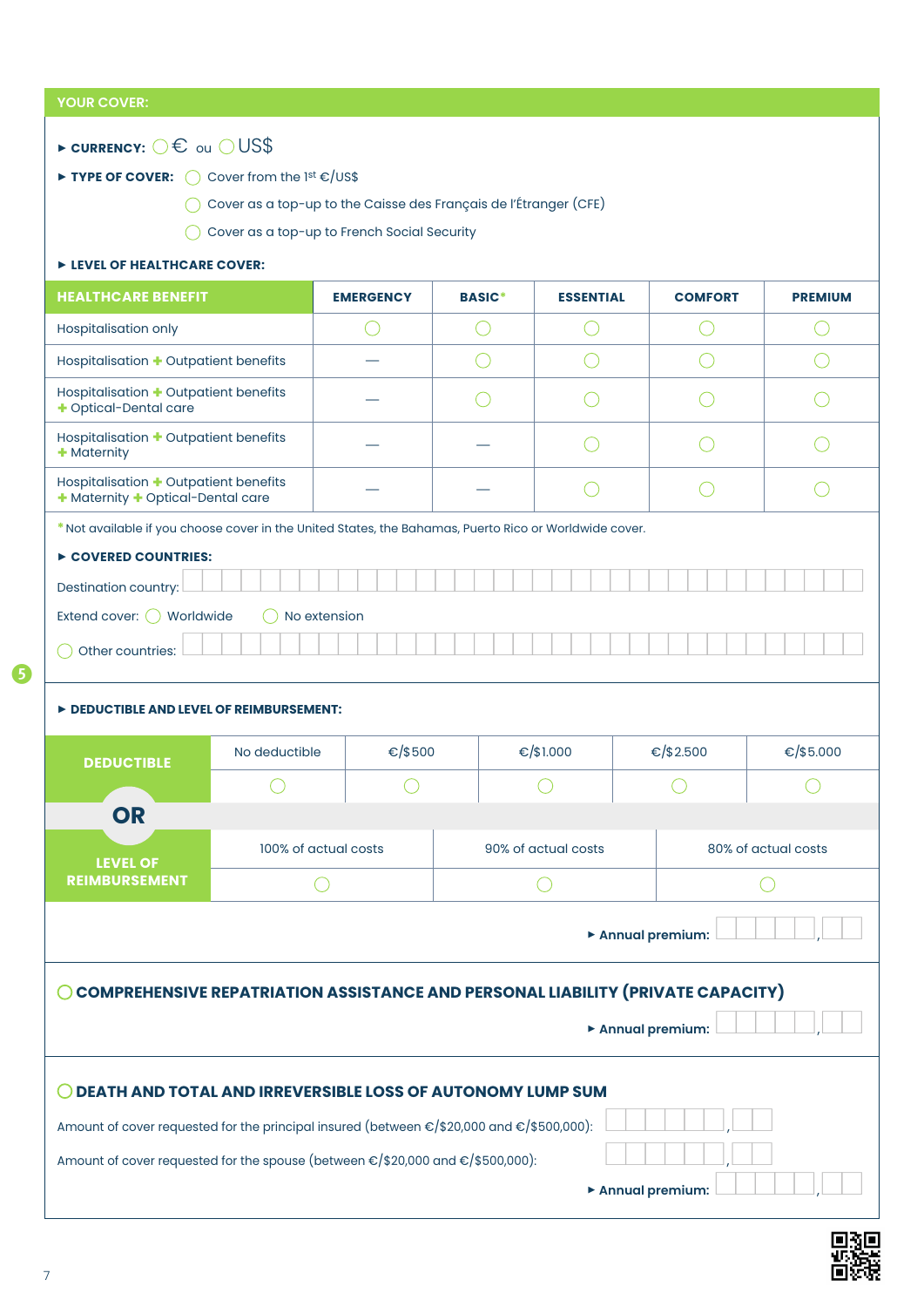| DESIGNATION OF BENEFICIARIES OF THE DEATH AND TOTAL AND IRREVERSIBLE LOSS OF AUTONOMY LUMP SUM                                                                                                                                                                                                                                                                                                                        |                                      |
|-----------------------------------------------------------------------------------------------------------------------------------------------------------------------------------------------------------------------------------------------------------------------------------------------------------------------------------------------------------------------------------------------------------------------|--------------------------------------|
| Depending on the amount of death benefit selected, certain medical formalities are required. Please refer to page 8 of the benefits<br>schedule. The designated beneficiaries must be private individuals.                                                                                                                                                                                                            |                                      |
| Principal insured: I designate as beneficiary (or beneficiaries) in the event of my death:                                                                                                                                                                                                                                                                                                                            |                                      |
| My surviving spouse provided we are not legally separated when the lump sum becomes payable, failing which my living, unborn<br>or represented children in equal parts, failing which my ascendants in equal parts, failing which my heirs.                                                                                                                                                                           |                                      |
| Other beneficiaries (please specify their surname, first name, date and place of birth and percentage of the lump sum to be<br>allocated):                                                                                                                                                                                                                                                                            |                                      |
|                                                                                                                                                                                                                                                                                                                                                                                                                       |                                      |
|                                                                                                                                                                                                                                                                                                                                                                                                                       |                                      |
|                                                                                                                                                                                                                                                                                                                                                                                                                       |                                      |
| <b>Spouse:</b> I designate as beneficiary (or beneficiaries) in the event of my death:                                                                                                                                                                                                                                                                                                                                |                                      |
| My surviving spouse provided we are not legally separated when the lump sum becomes payable, failing which my living, unborn<br>or represented children in equal parts, failing which my ascendants in equal parts, failing which my heirs.                                                                                                                                                                           |                                      |
| Other beneficiaries (please specify their surname, first name, date and place of birth and percentage of the lump sum to be<br>allocated):                                                                                                                                                                                                                                                                            |                                      |
|                                                                                                                                                                                                                                                                                                                                                                                                                       |                                      |
|                                                                                                                                                                                                                                                                                                                                                                                                                       |                                      |
|                                                                                                                                                                                                                                                                                                                                                                                                                       |                                      |
| If no specific beneficiary has been designated, the death lump sum will be paid to the surviving spouse provided you are not legally separated when the lump sum<br>becomes payable; failing which to the living, unborn or represented children in equal parts, failing which to the ascendants in equal parts, failing which to the heirs.                                                                          |                                      |
| ADDITIONAL INFORMATION IF YOU ARE APPLYING FOR INCOME PROTECTION COVER                                                                                                                                                                                                                                                                                                                                                |                                      |
|                                                                                                                                                                                                                                                                                                                                                                                                                       |                                      |
|                                                                                                                                                                                                                                                                                                                                                                                                                       |                                      |
| The medical formalities required are based on the level of the death lump sum selected.                                                                                                                                                                                                                                                                                                                               |                                      |
| <b>Principal insured</b>                                                                                                                                                                                                                                                                                                                                                                                              |                                      |
| €<br>$\mathcal{S}$<br>Net annual salary <sup>1,2</sup> :                                                                                                                                                                                                                                                                                                                                                              |                                      |
| Daily benefit from the CFE/French Social Security: $\,\in\!\mathbb{C}\,$<br>(if you are applying for Social Security/CFE top-up insurance)3                                                                                                                                                                                                                                                                           | Amount of daily benefit requested:   |
| Is the principal insured in a business start-up situation? $\bigcirc$ YES $\bigcirc$ NO                                                                                                                                                                                                                                                                                                                               | Deferred period: 30 days 0 60 days   |
|                                                                                                                                                                                                                                                                                                                                                                                                                       |                                      |
| <b>Spouse</b><br>$\mathbb{S}\bigcirc$<br>€<br>Net annual salary <sup>1,2</sup> :                                                                                                                                                                                                                                                                                                                                      |                                      |
| Daily benefit from the CFE/French Social Security: $~\in~$                                                                                                                                                                                                                                                                                                                                                            | Amount of daily benefit requested:   |
| (if you are applying for Social Security/CFE top-up insurance)3<br>Is the spouse in a business start-up situation? $\bigcirc$ YES<br>()NO                                                                                                                                                                                                                                                                             | Deferred period: ◯ 30 days ◯ 60 days |
| If you or your spouse want to purchase a daily benefit greater than €/\$80, please enclose a copy of your latest tax notice and your                                                                                                                                                                                                                                                                                  |                                      |
| most recent payslip.                                                                                                                                                                                                                                                                                                                                                                                                  |                                      |
|                                                                                                                                                                                                                                                                                                                                                                                                                       | Annual premium:                      |
| <sup>1</sup> Champs obligatoires<br><sup>2</sup> Si vous êtes en création ou en reprise d'activité, l'équivalent mensuel de l'indemnité journalière ne pourra pas dépasser 70% de votre ancien revenu net mensuel.<br>3 Dans ce cas le total mensuel des indemnités journalières perçu par le régime de base et au titre du contrat Ma Santé Internationale ne peut pas être supérieur à 100% du salaire net mensuel. |                                      |
|                                                                                                                                                                                                                                                                                                                                                                                                                       |                                      |
|                                                                                                                                                                                                                                                                                                                                                                                                                       |                                      |

(Subject to your application being approved and at the earliest on the day following receipt of the Application form. If your application requires a medical review, your plan will start at the earliest on the day of signature of acceptance of the proposed conditions.)



 $\boldsymbol{a}$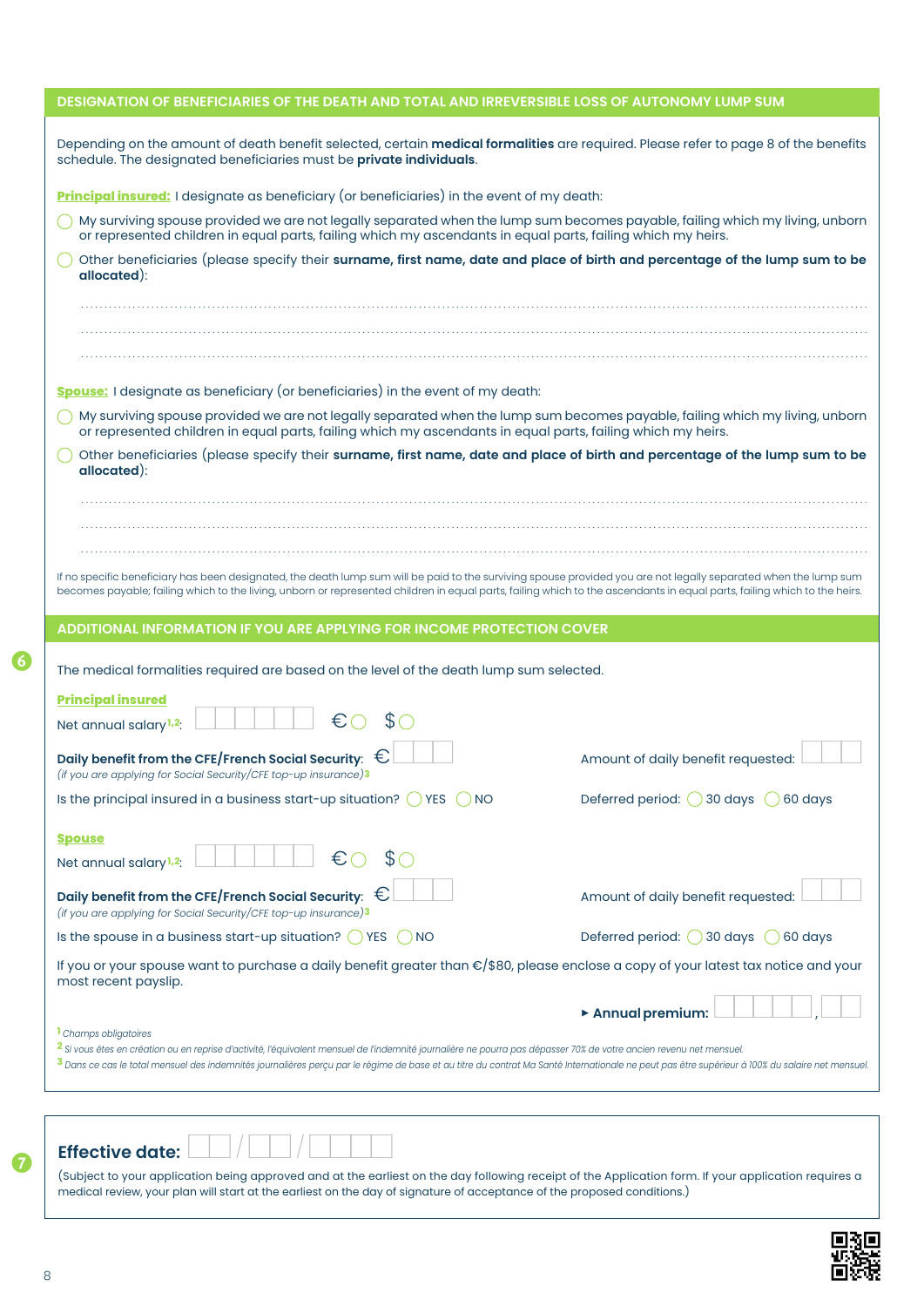| <b>Calculating and paying the premium</b>                                                                                                                                                                                                                                                                                                                                                                                                                                                                                                                                                                                                                                           |                                                             |                                                       |                                                                               |                                                       |                                                       |  |  |  |  |
|-------------------------------------------------------------------------------------------------------------------------------------------------------------------------------------------------------------------------------------------------------------------------------------------------------------------------------------------------------------------------------------------------------------------------------------------------------------------------------------------------------------------------------------------------------------------------------------------------------------------------------------------------------------------------------------|-------------------------------------------------------------|-------------------------------------------------------|-------------------------------------------------------------------------------|-------------------------------------------------------|-------------------------------------------------------|--|--|--|--|
| <b>CHOOSE</b>                                                                                                                                                                                                                                                                                                                                                                                                                                                                                                                                                                                                                                                                       |                                                             |                                                       | Choose your preferred payment method by ticking one of the following options: |                                                       |                                                       |  |  |  |  |
| <b>HOW YOU WANT</b><br><b>TO PAY</b><br><b>YOUR PREMIUM:</b>                                                                                                                                                                                                                                                                                                                                                                                                                                                                                                                                                                                                                        | <b>SEPA direct debit</b><br>from a bank<br>account in Euros | <b>Bank card</b><br>€/\$                              | PayPal<br>$\varepsilon$ /\$                                                   | <b>Bank transfer</b><br>€/\$                          | Cheque<br>€/\$                                        |  |  |  |  |
| <b>Annually</b>                                                                                                                                                                                                                                                                                                                                                                                                                                                                                                                                                                                                                                                                     |                                                             |                                                       |                                                                               |                                                       |                                                       |  |  |  |  |
| Twice-yearly                                                                                                                                                                                                                                                                                                                                                                                                                                                                                                                                                                                                                                                                        |                                                             | €/\$20 per half-year,<br>or $\epsilon$ /\$40 per year | €/\$20 per half-year,<br>or $\epsilon$ /\$40 per year                         | €/\$20 per half-year,<br>or $\epsilon$ /\$40 per year | €/\$20 per half-year,<br>or $\epsilon$ /\$40 per year |  |  |  |  |
| Quarterly<br><b>instalments</b>                                                                                                                                                                                                                                                                                                                                                                                                                                                                                                                                                                                                                                                     |                                                             | €/\$20 per quarter,<br>or $\epsilon$ /\$80 per year   | €/\$20 per quarter,<br>or $\epsilon$ /\$80 per year                           | €/\$20 per quarter,<br>or $\epsilon$ /\$80 per year   | €/\$20 per quarter,<br>or $\epsilon$ /\$80 per year   |  |  |  |  |
| <b>Monthly</b><br><b>instalments</b>                                                                                                                                                                                                                                                                                                                                                                                                                                                                                                                                                                                                                                                |                                                             |                                                       |                                                                               |                                                       |                                                       |  |  |  |  |
| CALCULATING THE ANNUAL PREMIUM<br>tal annual premium all taxes included (as per the pricing proposal received):<br>Annual fee for membership of the Association des Assurés APRIL in addition to the selected benefits:<br>Annual instalment charges (unless you are paying by SEPA direct debit or making a single annual<br>payment):<br>Total* annual premium:<br>*Premiums may be readjusted on the anniversary date of your plan based on the claims history of the insured group.<br>Total amount of 1st premium:<br>Your 1st payment is the 1st instalment of the total annual premium.                                                                                      |                                                             |                                                       |                                                                               |                                                       |                                                       |  |  |  |  |
| Pay the 1st premium:<br>by cheque made payable to APRIL International Care France or by bank transfer.<br>by bank card (Eurocard-Mastercard, VISA and American Express).<br>Please enter your card details in the box on page 12.<br>with PayPal (only in case of an online subscription).<br>Pay future premiums:<br>by cheque, bank transfer, bank card or PayPal. For these four payment methods, it is your responsibility to pay the instalments<br>when they are due.<br>by SEPA direct debit. Please send us your bank details and complete the SEPA direct debit mandate below.<br>Paperless premium notices can be sent by email or accessed in your online Customer zone. |                                                             |                                                       |                                                                               |                                                       |                                                       |  |  |  |  |

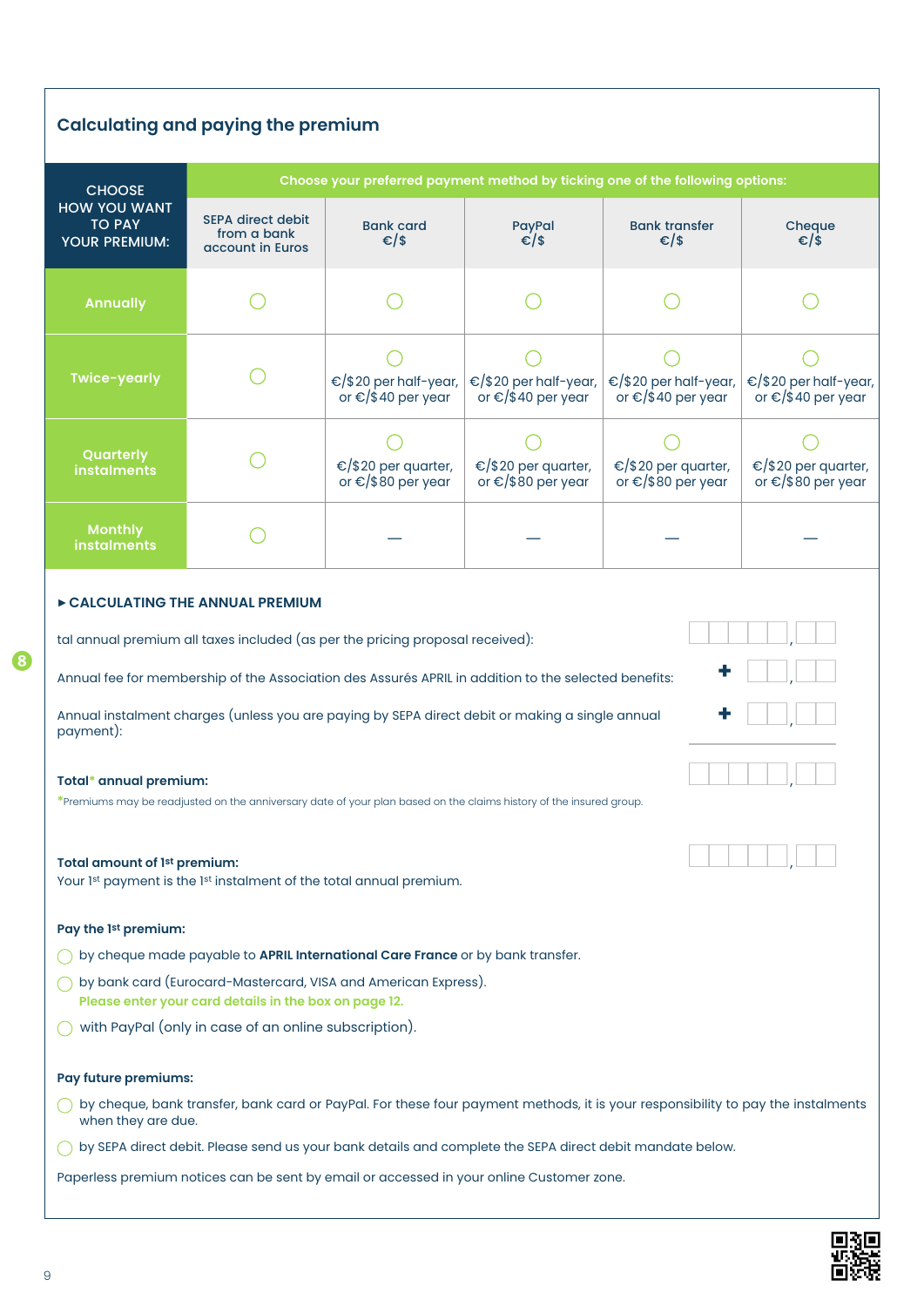## **SIGNING THE APPLICATION**

I hereby apply for membership of the Association des Assurés APRIL under their agreements with Groupama Gan Vie for medical expenses, death and total and irreversible loss of autonomy and income protection cover and CHUBB for repatriation assistance and personal liability (private capacity) cover for the insured members listed on the Application form. I have read the statutes of the Association des Assurés APRIL (available in the General conditions).

**I have read the Insurance Product Information Document MHICov22IPID and the General conditions (serving as the information notice, reference MHI Cov) and I am aware of my right to cancel the insurance and accept the terms and conditions. I have retained a copy of these. I also understand the terms and conditions of APRIL International Care handling of my insurance cover. My membership is renewed automatically on the plan's anniversary date for a period of one year.**

If my plan is amended by means of an endorsement, I accept that the General conditions applied will be those referred to above.

**I understand that APRIL International Care is required to collect my personal data. Information on how the data is processed and how I can exercise my rights in respect of this data can be found in the APRIL International Care France "Information notice - the processing of your personal data (RGPD)" provided to me.**

**I understand that cover under this plan does not exempt me from paying contributions to any state benefits scheme to which I may belong.**

I accept that the reimbursement of or compensation for expenses incurred as a result of illness, maternity or an accident cannot exceed the amounts which were invoiced to me. I understand that APRIL International Care France requires me to declare any similar insurance cover which I may have purchased from other insurers and that certain benefits are subject to waiting periods.

I understand that the insurers will not cover any costs deemed to be unreasonable and unusual considering the location in which they were incurred.

If I have taken out insurance as a top-up to the CFE/French Social Security, my Social Security centre will be sent a certain amount of information. I may opt out in writing and at any time of the forwarding by Social Security of copies of my Social Security statements to APRIL International Care France.

If I have taken out insurance cover from the 1st euro/dollar, I agree to return to APRIL International Care France any amounts paid to me by any Social Security body and/or any other healthcare or death & disability insurance provider.

I understand that the pre-contractual and contractual relations in respect of this policy are governed by French law and the French language.

**I, the undersigned, certify that I have answered all the questions accurately and honestly and have neither included or omitted anything which might mislead the insurers. I have been informed that any non-disclosure or misrepresentation will result in the application of the sanctions provided under articles L113-8 and L113-9 of the French Insurance Code..**

 $\bigcirc$  I would like to receive offers from APRIL's partners by email.

| Signed in (town or city) | , <b>on</b> (DDMMYYYY) |  |  |  |
|--------------------------|------------------------|--|--|--|
|                          |                        |  |  |  |

#### **(We cannot accept applications signed in the United States.)**

| Signature of the principal insured preceded by | Signature of the spouse preceded by the words | Signature of the payer of the premium<br>(if different from the principal insured) preceded |
|------------------------------------------------|-----------------------------------------------|---------------------------------------------------------------------------------------------|
| the words "Read and approved":                 | "Read and approved":                          | by the words "Read and approved":                                                           |
|                                                |                                               |                                                                                             |

**To insure children under the age of 18, the payer of the premium must sign the Application form and must be the parent, legal guardian or person exercising parental authority.**

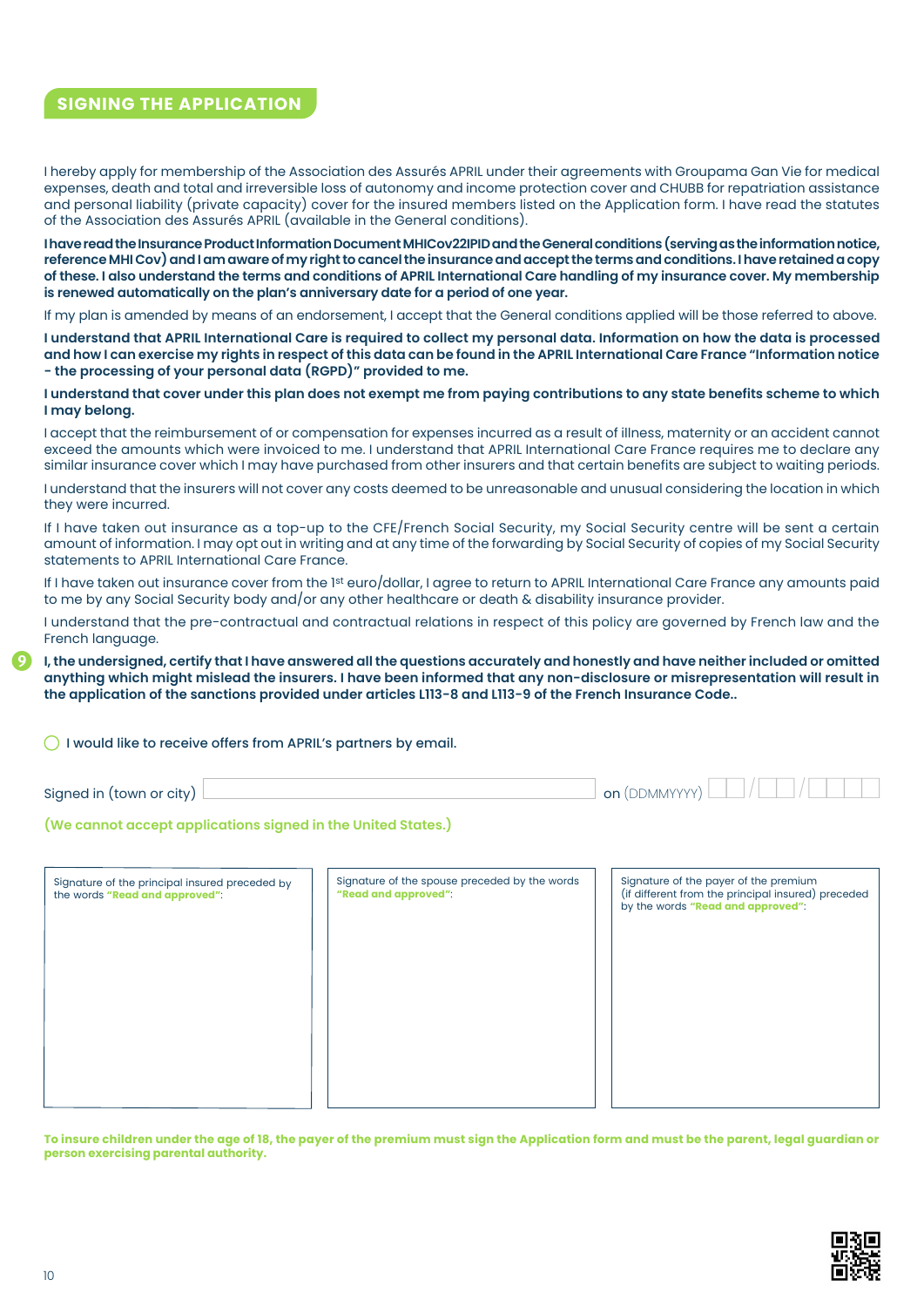**CANCELLATION** ARTICLE L.112-9 AND L132-5-1 OF THE FRENCH INSURANCE CODE

#### **If you decide to waive your insurance, you can use the tear-off slip below and send it to: APRIL International Care France - Service Courrier - 1 rue du Mont - CS80010 - 81700 Blan - FRANCE**

**Article L.112-9:** "Any person who is canvassed at their home or residence or place of work, or in case of distance selling by telephone or online, even if this visit was at their own request, and who signs an insurance proposal or contract for a purpose which is not related to their commercial or professional activity, may cancel this agreement by sending a letter during a period of 14 days from the day of signature of the agreement without requiring to specify the reason for the cancellation or being subject to penalties."

**Article L.132-5-1:** "Any individual who has signed a life insurance or endowment proposal or contract has the option of cancelling it by registered letter or registered email with requested proof of delivery within 30 calendar days from the time they are informed that the contract has been concluded. This cancellation period expires at midnight on the last day. If it expires on a Saturday, Sunday or a public holiday or non-business day, it is not extended.

The cancellation triggers the refund by the insurance or endowment company of all the sums paid by the contracting party within a maximum period of thirty calendar days following receipt of the registered letter or registered email. Beyond this period, any sums which have not been refunded automatically generate interest at the legal rate increased by one half for two months and then, on expiry of this two-month period, at twice the legal rate."

**Conditions:** If you wish to cancel your insurance policy, please fi ll in and sign this tear-off slip.You should then send it in a sealed envelope to the above address. It must be sent no later than 14 days (or 30 days for a life insurance) on the day following signature of your application or, where the deadline expires on a Saturday, Sunday or a bank holiday or other non-working day, on the next working day.

I, the undersigned, wish to cancel my application for insurance under the following policy:

Policy name: **MyHealth International Ref. MHI Cov**

| POIICY NOTTIE. MY REGIUM INTERNATIONAL REI, MINI COV |  |                     |  |  |  |  |  |  |  |  |
|------------------------------------------------------|--|---------------------|--|--|--|--|--|--|--|--|
| Date of signature of Application form:               |  |                     |  |  |  |  |  |  |  |  |
| Member's surname:                                    |  |                     |  |  |  |  |  |  |  |  |
| Member's fi rst name:                                |  |                     |  |  |  |  |  |  |  |  |
| Member's address:                                    |  |                     |  |  |  |  |  |  |  |  |
|                                                      |  |                     |  |  |  |  |  |  |  |  |
| Postcode:                                            |  | Town/city:          |  |  |  |  |  |  |  |  |
| Country:                                             |  |                     |  |  |  |  |  |  |  |  |
| Telephone:                                           |  |                     |  |  |  |  |  |  |  |  |
| Name of insurance consultant:                        |  |                     |  |  |  |  |  |  |  |  |
| Address of insurance consultant:                     |  |                     |  |  |  |  |  |  |  |  |
|                                                      |  |                     |  |  |  |  |  |  |  |  |
| Postcode:                                            |  | Town/city:          |  |  |  |  |  |  |  |  |
| Country:                                             |  |                     |  |  |  |  |  |  |  |  |
| Telephone:                                           |  |                     |  |  |  |  |  |  |  |  |
| Date (DDMMYYYY):                                     |  | Member's signature: |  |  |  |  |  |  |  |  |
|                                                      |  |                     |  |  |  |  |  |  |  |  |
|                                                      |  |                     |  |  |  |  |  |  |  |  |
|                                                      |  |                     |  |  |  |  |  |  |  |  |
|                                                      |  |                     |  |  |  |  |  |  |  |  |

**Reserved for APRIL International Care France: client reference number** C

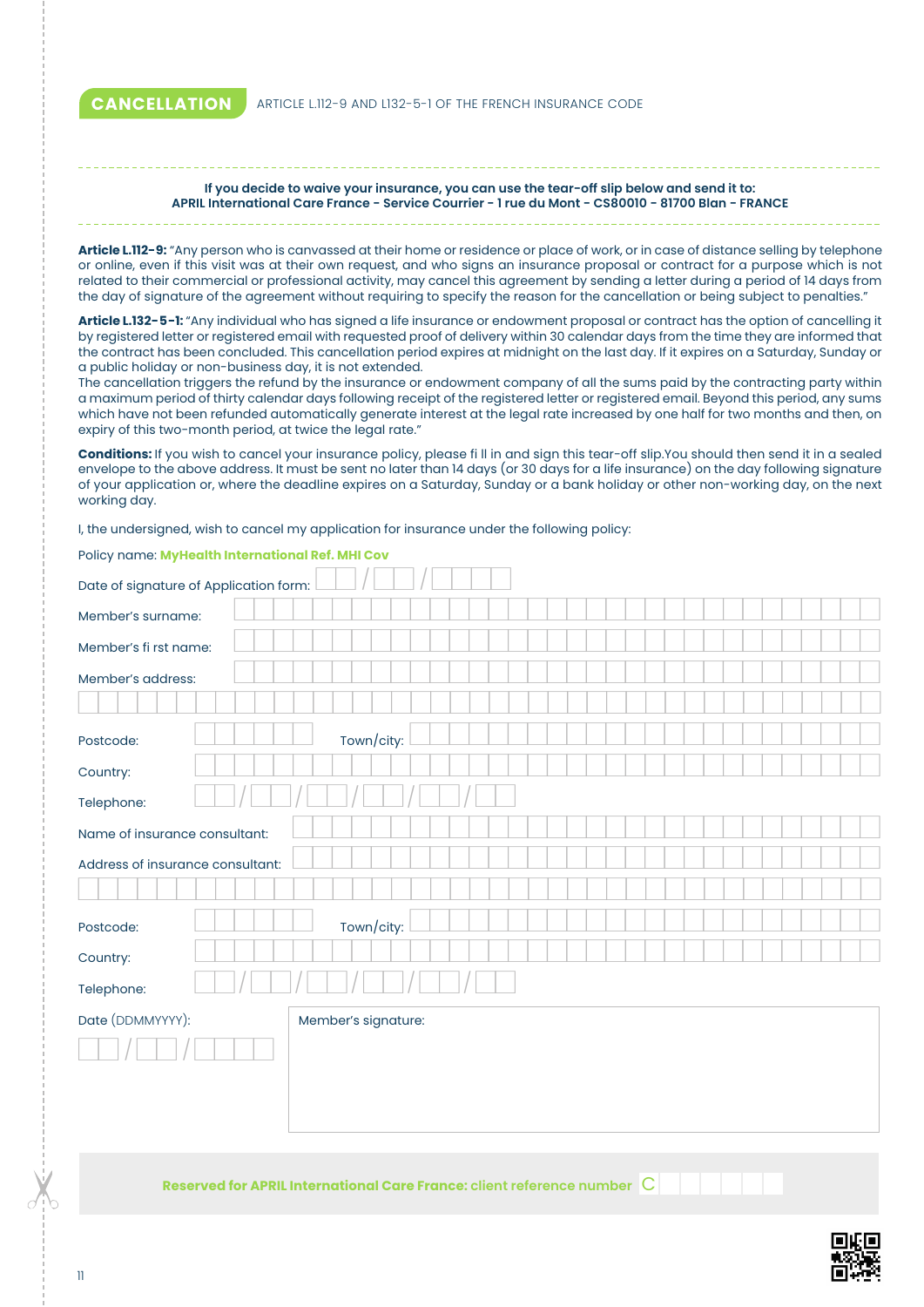

## **DATA RELATING TO PAYMENTS BY BANK CARD**

If you opt for payment by card, in accordance with French Data Protection regulation No. 2013-358 of 14th November 2013, card details are stored only for the purpose of completing your transaction and will be destroyed at the end of the coolingoff period.

| Type of card: $\bigcirc$ Eurocard-Mastercard                                                                  | <b>VISA</b><br>$(\Box)$ | <b>American Express</b> |                                                                            |  |
|---------------------------------------------------------------------------------------------------------------|-------------------------|-------------------------|----------------------------------------------------------------------------|--|
| Card number: $\lfloor$<br>$\mathbb{R}^n$                                                                      | $\sim$                  |                         | Expiry date (MM/YY): $\boxed{\phantom{\big }}$ / $\boxed{\phantom{\big }}$ |  |
| Card security code: (the 3 digit number printed on the backside of your Mastercard and VISA branded card or a |                         |                         |                                                                            |  |
| 4 digit number on the front side of your American Express card).                                              |                         |                         |                                                                            |  |